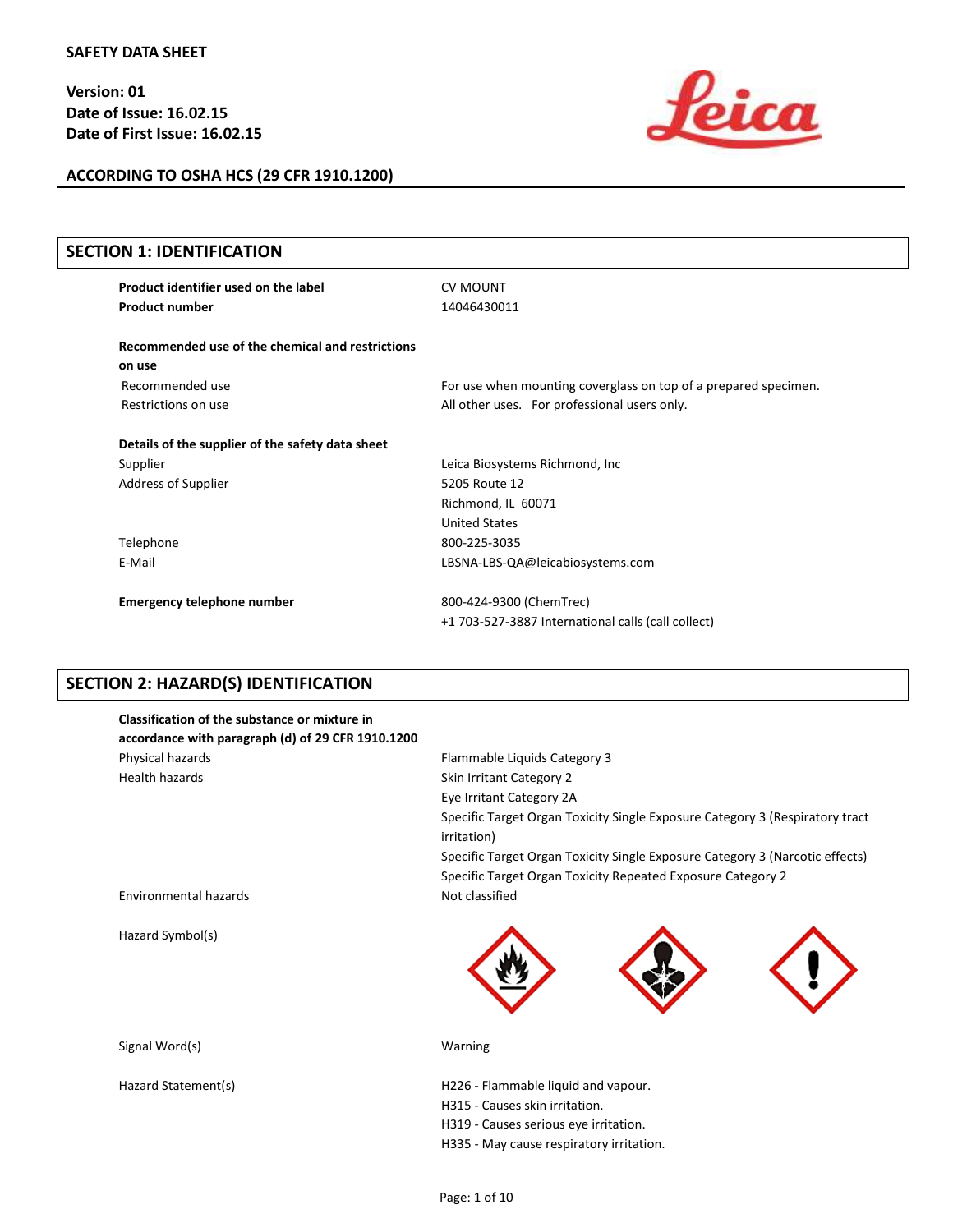# **ACCORDING TO OSHA HCS (29 CFR 1910.1200)**



|                            | H336 - May cause drowsiness or dizziness.                                                                    |
|----------------------------|--------------------------------------------------------------------------------------------------------------|
|                            | H371 - May cause damage to organs through prolonged or repeated<br>exposure.                                 |
| Precautionary Statement(s) | P210 - Keep away from heat/sparks/open flames/hot surfaces - No smoking.                                     |
|                            | P233 - Keep container tightly closed.                                                                        |
|                            | P241 - Use explosion-proof electrical/ventilating/ lighting/equipment, use                                   |
|                            | only non-sparking tools.                                                                                     |
|                            | P243 - Take precautionary measures against static discharge.                                                 |
|                            | P260 - Do not breathe mist/vapours/spray.                                                                    |
|                            | P262 - Do not get in eyes, on skin or on clothing. Wash hands and exposed<br>skin thoroughly after handling. |
|                            | P270 - Do not eat, drink or smoke when using this product.                                                   |
|                            | P271 - Use only outdoors or in a well-ventilated area.                                                       |
|                            | P280 - Wear protective gloves/eye protection/face protection.                                                |
|                            | P303+361+353 - IF ON SKIN (or hair): Take of immediately all contaminated                                    |
|                            | clothing. Rinse skin with water/shower.                                                                      |
|                            | P304+340 - IF INHALED: Remove person to fresh air and keep comfortable                                       |
|                            | for breathing.                                                                                               |
|                            | P305+351+338 - IF IN EYES: Rinse cautiously with water for several minutes.                                  |
|                            | Remove contact lenses, if present and easy to do. Continue rinsing.                                          |
|                            | P312 - Call a POISON CENTER/doctor if you feel unwell.                                                       |
|                            | P332+313 - If skin irritation occurs: Get medical advice/attention.                                          |
|                            | P337+313 - If eye irritation persists: Get medical advice/attention.                                         |
|                            | P363 - Wash contaminated clothing before reuse.                                                              |
|                            | P370+378 - In case of fire: Use carbon dioxide, dry powder or foam to<br>extinguish.                         |
|                            | P403+235 - Store in a well-ventilated place. Keep cool.                                                      |
|                            | P405 - Store locked up.                                                                                      |
|                            | P501 - Dispose of contents/container in accordance with all local and<br>national regulations.               |
| <b>Other hazards</b>       | Solvent vapours may form explosive mixtures with air.                                                        |

# **SECTION 3: COMPOSITION/INFORMATION ON INGREDIENTS**

### **Substances:** Not applicable

**Mixtures:** Substances in preparations / mixtures

| Chemical identity of the<br>substance | <b>CAS Number</b> | %<br>(w/w) | <b>Hazard classification</b>                                |
|---------------------------------------|-------------------|------------|-------------------------------------------------------------|
|                                       |                   |            | Flammable Liquids - Category 3                              |
| Reaction mass of [ortho-xylene,       |                   |            | <b>Aspiration Toxicity - Category 1</b>                     |
| meta-xylene, para-xylene &            | 1330-20-7         | $65 - 85$  | Skin Irritant - Category 2                                  |
| ethylbenzenel                         |                   |            | Eye Irritant - Category 2A                                  |
|                                       |                   |            | Specific Target Organ Toxicity Single Exposure - Category 3 |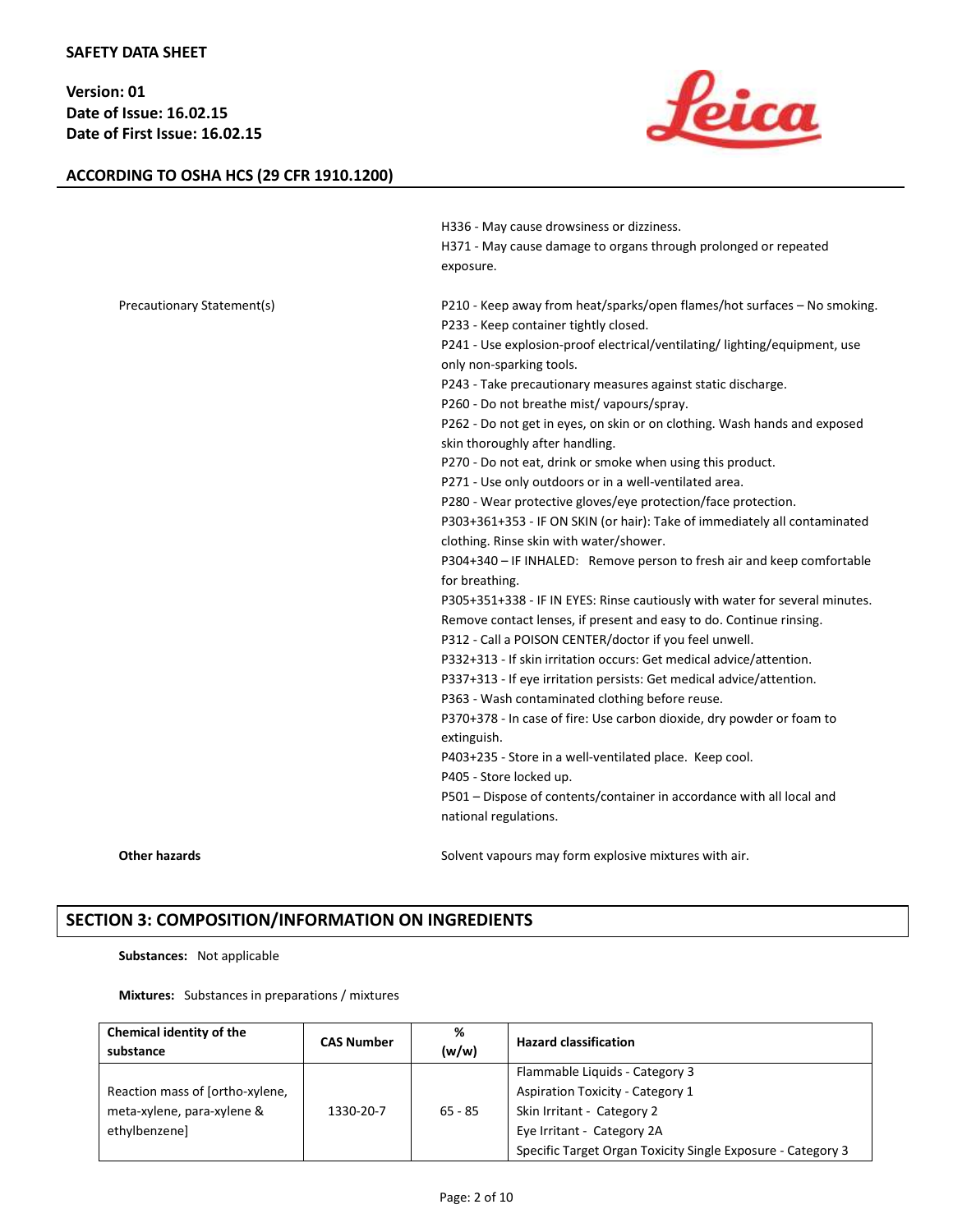



|              |                |           | (Respiratory tract irritation)<br>Specific Target Organ Toxicity Single Exposure - Category 3<br>(Narcotic effects) |
|--------------|----------------|-----------|---------------------------------------------------------------------------------------------------------------------|
|              |                |           | Specific Target Organ Toxicity Repeated Exposure -                                                                  |
|              |                |           | Category 2                                                                                                          |
|              | $100 - 41 - 4$ | $10 - 25$ | Flammable Liquids - Category 2                                                                                      |
|              |                |           | Aspiration Hazard - Category 1                                                                                      |
| Ethylbenzene |                |           | Acute Toxicity - Category 4                                                                                         |
|              |                |           | Specific Target Organ Toxicity (Repeated Exposure) -                                                                |
|              |                |           | Category 2                                                                                                          |
|              |                |           | Aquatic Chronic Toxicity - Category 3                                                                               |

# **SECTION 4: FIRST AID MEASURES**

| Description of first aid measures                 |                                                                                                                                                                      |
|---------------------------------------------------|----------------------------------------------------------------------------------------------------------------------------------------------------------------------|
| Eye Contact                                       | Check for and remove any contact lenses. Immediately flush eyes with plenty                                                                                          |
|                                                   | of water for at least 20 minutes, occasionally lifting upper and lower eyelids.                                                                                      |
|                                                   | Get medical attention immediately.                                                                                                                                   |
| <b>Skin Contact</b>                               | In case of contact, immediately flush skin with plenty of water for at least 20                                                                                      |
|                                                   | minutes while removing contaminated clothing and shoes. Wash clothing                                                                                                |
|                                                   | before reuse. Clean shoes thoroughly after handling. Get medical attention if                                                                                        |
|                                                   | irritation persists.                                                                                                                                                 |
| Inhalation                                        | Call medical doctor or poison control center immediately. Move exposed                                                                                               |
|                                                   | person to fresh air. If not breathing, if breathing is irregular, or if respiratory<br>arrest occurs, provide artificial respiration or oxygen by trained personnel. |
|                                                   | Loosen tight clothing, such as a collar, tie, belt, or waistband. Get medical                                                                                        |
|                                                   | attention immediately.                                                                                                                                               |
| Ingestion                                         | Wash out mouth with water. Do NOT induce vomiting unless directed to do                                                                                              |
|                                                   | so by medical personnel. Never give anything by mouth to an unconscious                                                                                              |
|                                                   | person. Get medical attention immediately.                                                                                                                           |
|                                                   |                                                                                                                                                                      |
| Most important symptoms and effects, both acute   | Causes skin irritation. Causes serious eye irritation. May cause respiratory                                                                                         |
| and delayed                                       | irritation. May cause drowsiness or dizziness. May cause damage to organs                                                                                            |
|                                                   | through prolonged or repeated exposure.                                                                                                                              |
|                                                   | Inhalation of solvent vapours may give rise to nausea, headaches and                                                                                                 |
|                                                   | dizziness. High concentrations: May cause unconsciousness.                                                                                                           |
|                                                   | Ingestion: Adverse effects similar to inhalation will occur.                                                                                                         |
|                                                   | Skin Contact: Repeated or prolonged contact may cause defatting of the skin                                                                                          |
|                                                   | resulting in dryness, cracking and dermatitis.                                                                                                                       |
| Indication of any immediate medical attention and | Remove from exposure. Treat symptomatically.                                                                                                                         |
| special treatment needed                          |                                                                                                                                                                      |
| Notes to a physician:                             | Ethylbenzene: Epinephrine and other sympathomimetic drugs may initiate<br>cardiac arrhythmias (irregular beating) in persons exposed to this material.               |
|                                                   |                                                                                                                                                                      |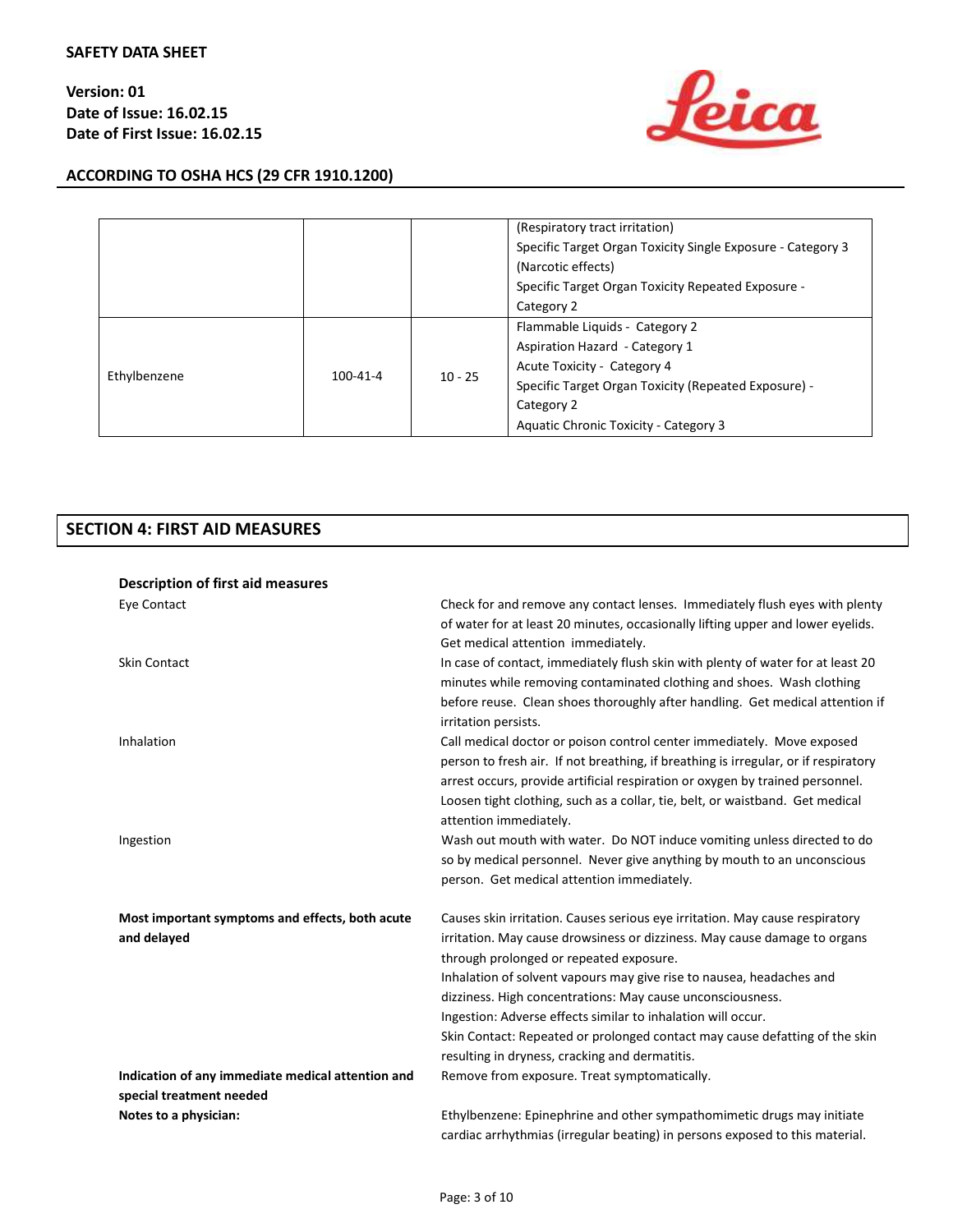

# **ACCORDING TO OSHA HCS (29 CFR 1910.1200)**

| <b>SECTION 5: FIRE-FIGHTING MEASURES</b>                          |                                                                                                                                                                                                                                                                                                                                                     |
|-------------------------------------------------------------------|-----------------------------------------------------------------------------------------------------------------------------------------------------------------------------------------------------------------------------------------------------------------------------------------------------------------------------------------------------|
| <b>Extinguishing media</b>                                        |                                                                                                                                                                                                                                                                                                                                                     |
| Suitable Extinguishing Media                                      | As appropriate for surrounding fire. Extinguish preferably with foam, carbon<br>dioxide or dry chemical.                                                                                                                                                                                                                                            |
| Unsuitable extinguishing Media                                    | Do not use water jet. Direct water jet may spread the fire.                                                                                                                                                                                                                                                                                         |
| Special hazards arising from the substance or mixture             | Flammable liquid and vapour. Solvent vapours may form explosive mixtures<br>with air. Vapours are heavier than air and may travel considerable distances<br>to a source of ignition and flashback. Prevent liquid entering sewers,<br>basements and workpits. May decompose in a fire giving off toxic fumes.<br>Oxides of carbon and Hydrocarbons. |
| Special protective equipment and precautions for fire<br>fighters | Fight fire with normal precautions from a reasonable distance. Fire fighters<br>should wear complete protective clothing including self-contained breathing<br>apparatus. Avoid all contact. Do not allow run-off from fire fighting to enter<br>drains or water courses.                                                                           |

# **SECTION 6: ACCIDENTAL RELEASE MEASURES**

| Personal precautions, protective equipment and | Ensure adequate ventilation. Flammable liquid and vapour. Solvent vapours may       |
|------------------------------------------------|-------------------------------------------------------------------------------------|
| emergency procedures                           | form explosive mixtures with air. Eliminate all ignition sources if safe to do so.  |
|                                                | Stop leak if safe to do so. The vapour is heavier than air; beware of pits and      |
|                                                | confined spaces. Do not breathe vapour. Avoid all contact. Use personal             |
|                                                | protective equipment as required. See Section: 8. Avoid release to the              |
|                                                | environment. Do not allow to enter drains, sewers or watercourses.                  |
| Methods and material for containment and       | Ensure suitable personal protection during removal of spillages. Absorb spillage in |
| cleaning up                                    | inert material and shovel up. Do not adsorb onto sawdust or other combustible       |
|                                                | materials. Use non-sparking equipment when picking up flammable spill. Transfer     |
|                                                | to a lidded container for disposal or recovery. Ventilate the area and wash spill   |
|                                                | site after material pick-up is complete. Dispose of this material and its container |
|                                                | as hazardous waste. Do not allow to enter drains, sewers or watercourses.           |

# **SECTION 7: HANDLING AND STORAGE**

| <b>Precautions for safe handling</b>       | Wear appropriate personal protective equipment, avoid direct contact.<br>Ensure adequate ventilation. Do not breathe vapour. Keep good industrial<br>hygiene. Wash hands thoroughly after handling. Contaminated clothing<br>should be thoroughly cleaned. Keep away from flames and hot surfaces. Use<br>only non-sparking tools. Take precautionary measures against static<br>discharge. May attack some plastics, rubber and coatings. |
|--------------------------------------------|--------------------------------------------------------------------------------------------------------------------------------------------------------------------------------------------------------------------------------------------------------------------------------------------------------------------------------------------------------------------------------------------------------------------------------------------|
| Conditions for safe storage, including any | Ground/bond container and receiving equipment. Keep container tightly                                                                                                                                                                                                                                                                                                                                                                      |
| incompatibilities                          | closed, in a cool, well ventilated place. Keep only in original container. Keep<br>away from heat, hot surfaces, sparks, open flames and other ignition sources.<br>No smoking. Opened containers should be carefully resealed and stored in an<br>upright position.                                                                                                                                                                       |
| Storage temperature                        | Stable at ambient temperatures.                                                                                                                                                                                                                                                                                                                                                                                                            |
| Storage life                               | Keep container tightly closed, in a cool, well ventilated place.                                                                                                                                                                                                                                                                                                                                                                           |
| Incompatible materials                     | Keep away from: Strong oxidizing agents, acids, and alkalis.                                                                                                                                                                                                                                                                                                                                                                               |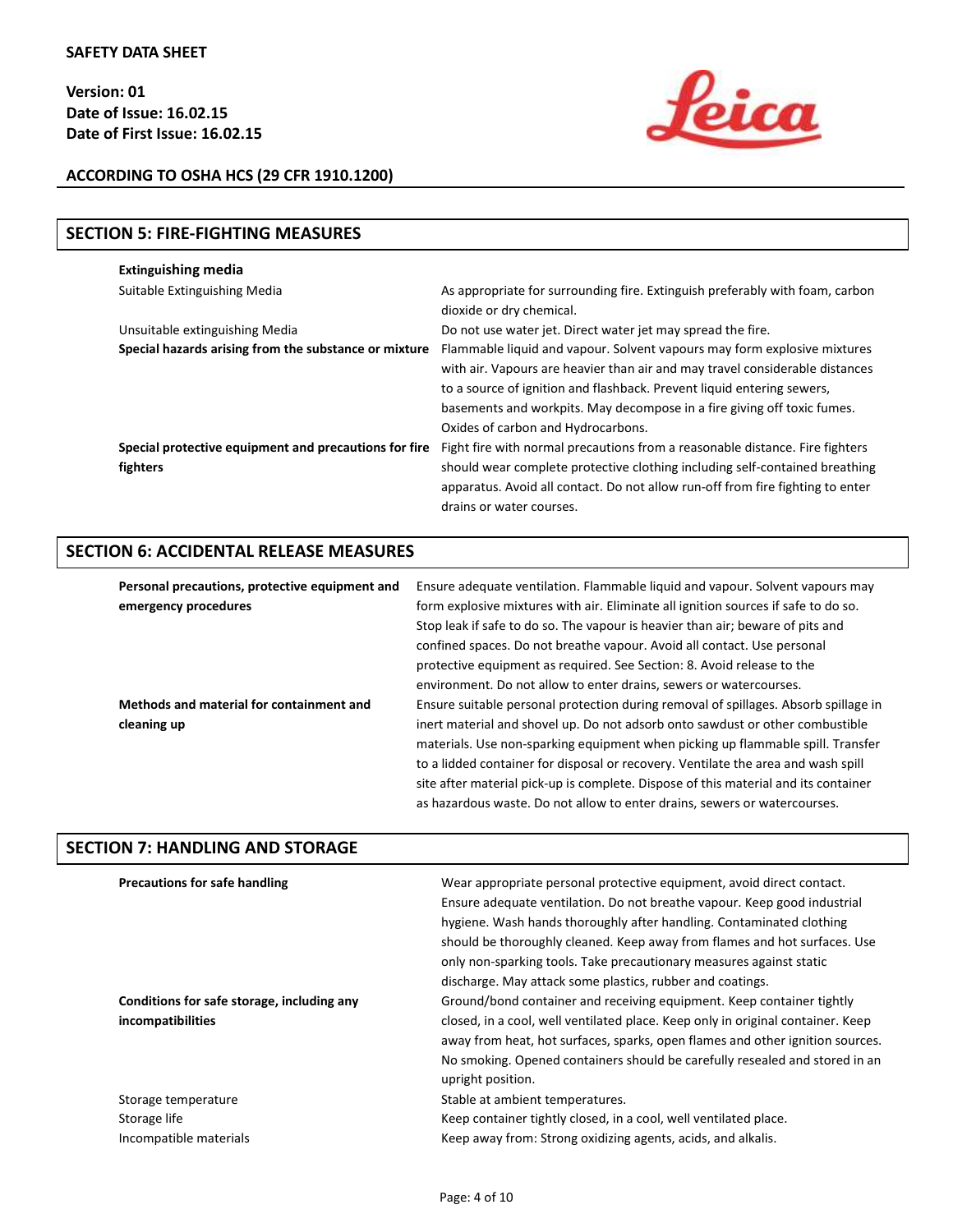

# **ACCORDING TO OSHA HCS (29 CFR 1910.1200)**

# **SECTION 8: EXPOSURE CONTROLS/PERSONAL PROTECTION**

#### **Occupational Exposure Limits**

| <b>Chemical Name</b> | <b>CAS</b><br><b>Number</b> | LTEL (8 hr TWA ppm) | LTEL (8 hr TWA<br>$mg/m^3$ ) | STEL (ppm)               | STEL $(mg/m3)$ | <b>Note</b>  |
|----------------------|-----------------------------|---------------------|------------------------------|--------------------------|----------------|--------------|
|                      |                             | 100                 | 435                          | 150(1)                   | 655(1)         | <b>NIOSH</b> |
| Xylene               | 1330-20-7                   | 100                 | 435                          |                          |                | <b>OSHA</b>  |
|                      |                             | 100                 | $\sim$                       | 150                      |                | ACGIH, A4    |
|                      |                             | 100                 | 435                          | 125(1)                   | 545(1)         | <b>NIOSH</b> |
| Ethylbenzene         | 100-41-4                    | 100                 | 435                          | $\overline{\phantom{a}}$ |                | <b>OSHA</b>  |
|                      |                             | 20                  | ۰                            | ٠                        | -              | ACGIH, A3    |

Note: OSHA PELs 1910.1000 TABLE Z-1/2/3 / NIOSH RELs / ACGIH TLVs.

(1): 15 minute average value

A4: Not classifiable as a Human Carcinogen.

A3: Confirmed animal carcinogen with unknown relevance to humans

#### **Biological exposure indicies**

| <b>SUBSTANCE</b> | CAS No.        | <b>Determinant</b>                                        | <b>Biological</b><br><b>Exposure Indices</b> | <b>Sampling Time</b> | <b>Note</b> |
|------------------|----------------|-----------------------------------------------------------|----------------------------------------------|----------------------|-------------|
| Xylene           | 1330-20-7      | Methylhippuric acids in urine                             | 1.5 $g/g$ creatinine                         | End of shift         |             |
| Ethylbenzene     | $100 - 41 - 4$ | Sum of mandelic acid and phenylglyoxylic<br>acid in urine | $0.15 \text{ g/g}$<br>creatinine             | End of shift         | Ns          |

Source: 2015 ACGIH Biological Exposure Indicies (BEIs)

Notes: "Ns" – Nonspecific: The determinant is nonspecific, since it is also observed after exposure to other chemicals.

| Appropriate engineering controls                                               | Ensure adequate ventilation or use appropriate containment. Handle in a<br>fume cupboard. Engineering controls should be provided which maintain<br>airborne concentrations below the relevant guidelines. Guarantee that the<br>eye flushing systems and safety showers are located close to the working<br>place. |
|--------------------------------------------------------------------------------|---------------------------------------------------------------------------------------------------------------------------------------------------------------------------------------------------------------------------------------------------------------------------------------------------------------------|
| Individual protection measures, such as personal<br>protective equipment (PPE) | Keep good industrial hygiene. Do not breathe vapour. Wear appropriate<br>personal protective equipment, avoid direct contact. Wash hands before<br>breaks and after work. Keep work clothes separately. Wash contaminated<br>clothing before reuse. Do not eat, drink or smoke at the work place.                   |
| Eye/face protection                                                            | Wear safety glasses or chemical goggles.                                                                                                                                                                                                                                                                            |
| Skin protection                                                                | Impervious clothing as needed to avoid skin contact. Impervious gloves<br>recommended (butyl rubber).                                                                                                                                                                                                               |
| Respiratory protection                                                         | None needed with adequate ventilation. If the occupational exposure limit is<br>exceeded, use an approved organic vapor respirator. Selection of respiratory<br>protection depends on the contaminant type, form, and concentration.<br>Select in accordance with OSHA 1910.134 or other applicable regulations and |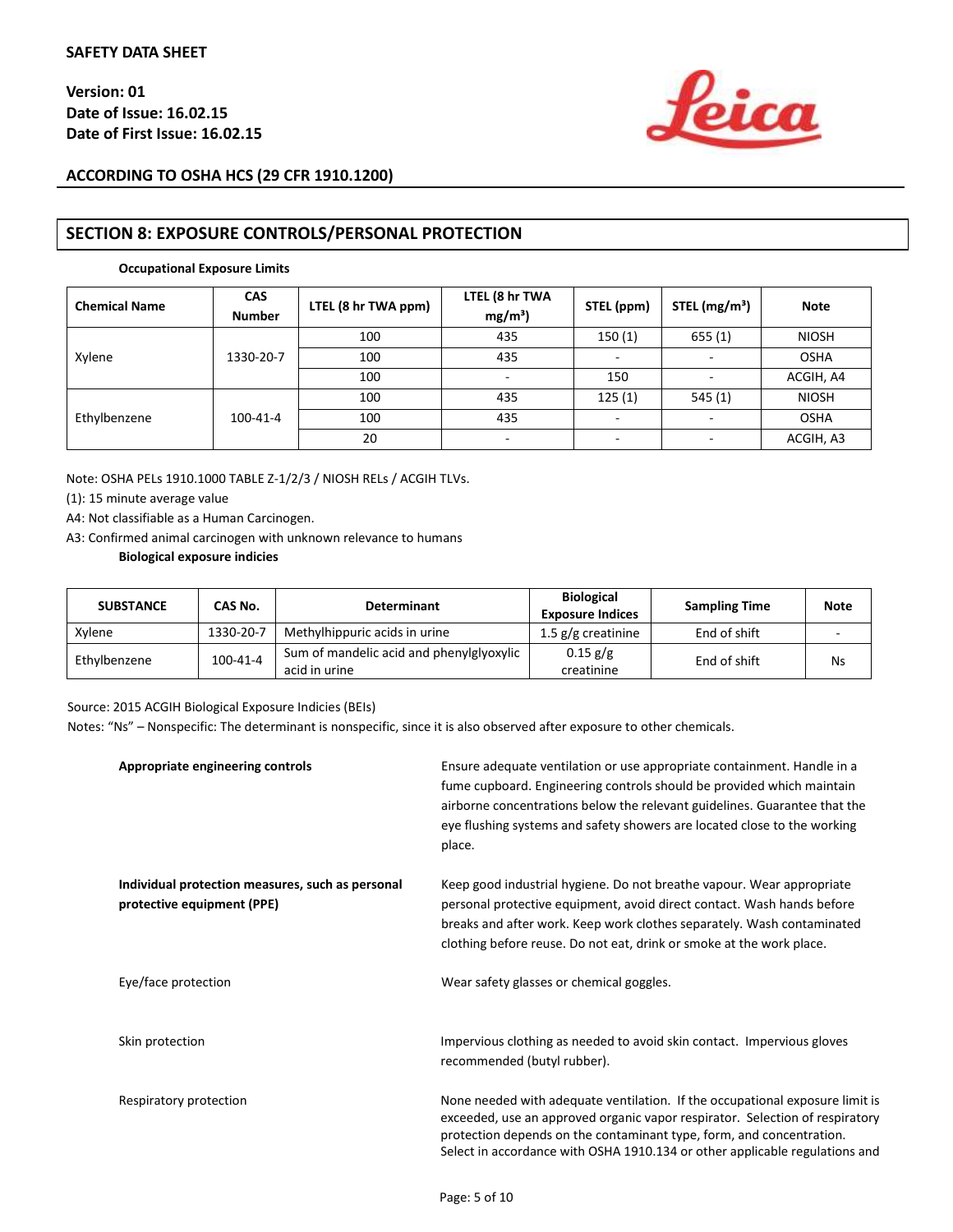

**ACCORDING TO OSHA HCS (29 CFR 1910.1200)**

good industrial hygiene practice.

# **SECTION 9: PHYSICAL AND CHEMICAL PROPERTIES**

#### **Information on basic physical and chemical properties**

| Appearance                                   | Colorless viscous liquid.                   |
|----------------------------------------------|---------------------------------------------|
| Odor                                         | Aromatic; Slight sweet smell                |
| Odor Threshold                               | $20 - 40$ ppm                               |
| рH                                           | Not available.                              |
| Melting Point/Freezing Point                 | Not available.                              |
| Initial boiling point and boiling range      | 278.6 - 289.4°F (137 - 143 °C)              |
| <b>Flash Point</b>                           | 73.4°F (>23 °C) (ASTM D3828 [Closed cup])   |
| <b>Evaporation Rate</b>                      | Not available.                              |
| Flammability (solid, gas)                    | Not applicable - Liquid                     |
| Upper/lower flammability or explosive limits | Flammable Limits: 1% - 8%                   |
| Vapour pressure                              | $\approx$ 1 kPa @ 20°C                      |
| Vapour density                               | Not available.                              |
| Relative density                             | 0.943 g/cm <sup>3</sup> @ 21 <sup>o</sup> C |
| Solubility(ies)                              | Water: 175 mg/l (Insoluble in water)        |
| Partition coefficient: n-octanol/water       | Not available.                              |
| Auto-ignition temperature                    | 932°F (>500 °C)                             |
| Decomposition Temperature                    | Not available.                              |
| Viscosity                                    | 412 mm/s @ 40°C                             |
|                                              |                                             |

#### **Other information**

Oxidising properties Not oxidising.

Explosive properties Notexplosive (Solvent vapours may form explosive mixtures with air)

# **SECTION 10: STABILITY AND REACTIVITY**

| Reactivity<br><b>Chemical stability</b><br><b>Possibility of hazardous reactions</b> | Stable under normal conditions.<br>Stable under normal conditions.<br>Flammable liquid and vapour. Solvent vapours may form explosive mixtures<br>with air. Vapours are heavier than air and may travel considerable distances<br>to a source of ignition and flashback. May react with: Halogens and Strong<br>oxidising agents. |
|--------------------------------------------------------------------------------------|-----------------------------------------------------------------------------------------------------------------------------------------------------------------------------------------------------------------------------------------------------------------------------------------------------------------------------------|
| <b>Conditions to avoid</b>                                                           | Keep away from heat, hot surfaces, sparks, open flames and other ignition<br>sources. No smoking.                                                                                                                                                                                                                                 |
| Incompatible materials                                                               | Keep away from: halogens, strong oxidizing agents, acids and alkalis. May<br>attack some plastics, rubber and coatings.                                                                                                                                                                                                           |
| Hazardous decomposition product(s)                                                   | May decompose in a fire giving off toxic fumes. Oxides of carbon and<br>hydrocarbons.                                                                                                                                                                                                                                             |

# **SECTION 11: TOXICOLOGICAL INFORMATION**

**Information on toxicological effects (Substances in preparations / mixtures)**

**Acute toxicity**

Ingestion Based on available data, the classification criteria are not met.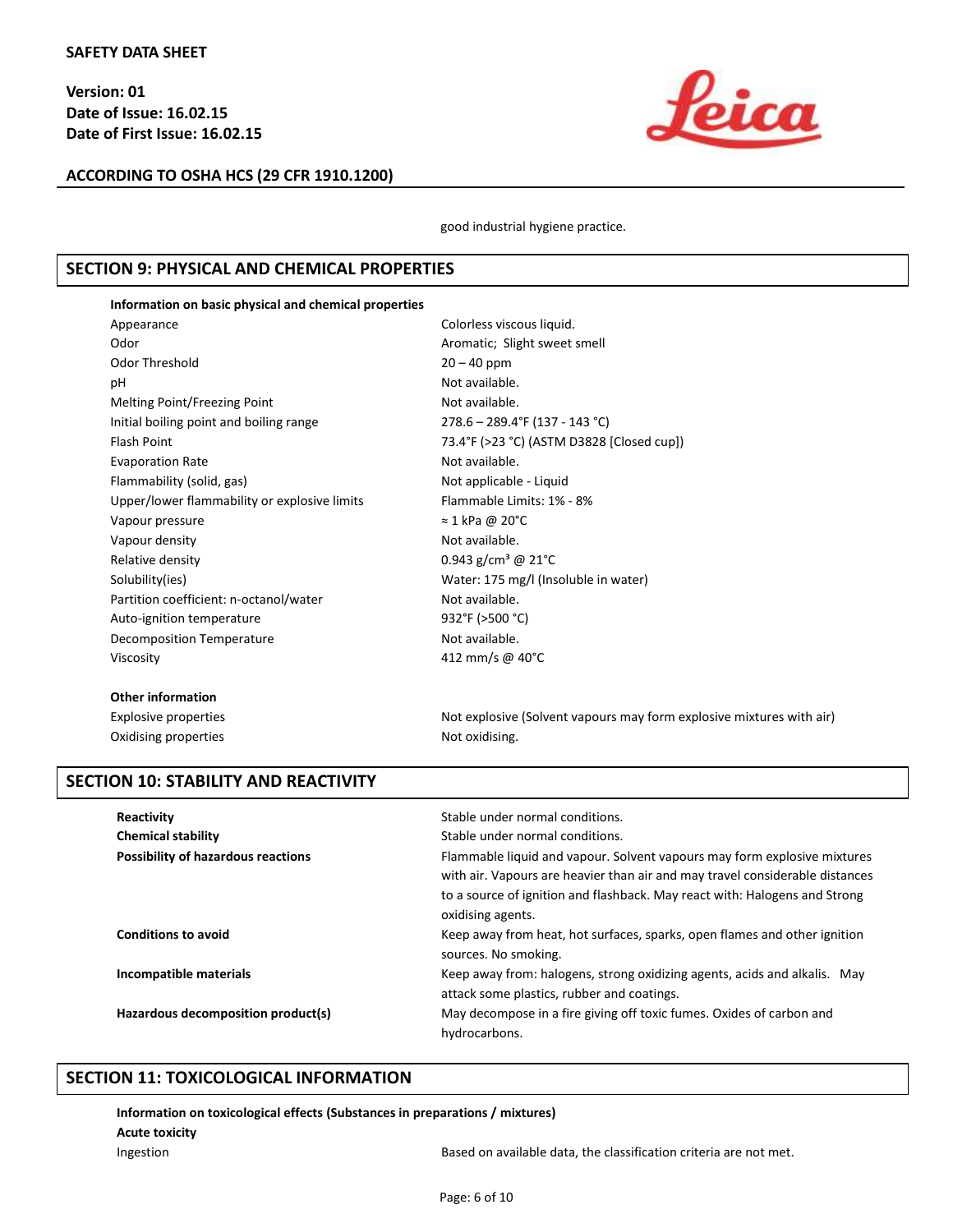# **ACCORDING TO OSHA HCS (29 CFR 1910.1200)**



| Inhalation                        | Acute Toxicity Estimate Mixture Calculation: LD50 > 2000 mg/kg bw/day<br>Reaction mass of [ortho-xylene, meta-xylene, para-xylene & ethylbenzene]:<br>LD50 (male mouse): 5627 mg/kg bw/day; LD50 (female mouse): 5251 mg/kg<br>bw/day (1986), equivalent or similar to: EU Method B.1.<br>Based on available data, the classification criteria are not met.<br>Acute Toxicity Estimate Mixture Calculation: LD50 > 20 mg/l<br>Reaction mass of [ortho-xylene, meta-xylene, para-xylene & Ethylbenzene]: 4<br>hr LD50 (rat): 29.1 mg/l (6700 ppm) (1975), equivalent or similar to: EU<br>Method B.2. Test data taken fron Mixed xylenes (m- 65.01%, o- 7.63%, p-<br>7.84%). |
|-----------------------------------|-----------------------------------------------------------------------------------------------------------------------------------------------------------------------------------------------------------------------------------------------------------------------------------------------------------------------------------------------------------------------------------------------------------------------------------------------------------------------------------------------------------------------------------------------------------------------------------------------------------------------------------------------------------------------------|
|                                   | Reaction mass of [ortho-xylene, meta-xylene, para-xylene & ethylbenzene]: 4<br>hr LD50 (rat): 27. 6 mg/l (6350 ppm) (1970), equivalent or similar to: EU<br>Method B.2. Test data taken from C-8 aromatics (ortho, meta and para<br>xylene, ethylbenzene composition not defined).                                                                                                                                                                                                                                                                                                                                                                                          |
| Skin Contact                      | Based on available data, the classification criteria are not met.<br>Acute Toxicity Estimate Mixture Calculation: LD50 > 2000 mg/kg bw/day<br>Reaction mass of [ortho-xylene, meta-xylene, para-xylene & ethylbenzene]:<br>LD50 (rabbit): > 4200 mg/kg bw/day (1970). Test data taken from C-8<br>aromatics (ortho, meta and para xylene, ethylbenzene composition not<br>defined).                                                                                                                                                                                                                                                                                         |
| Skin corrosion/irritation         | Skin Irritant - Category 2: Causes skin irritation.<br>Reaction mass of [ortho-xylene, meta-xylene, para-xylene & ethylbenzene]:<br>Moderately irritating to rabbit skin (1970). Test data taken from C-8<br>aromatics (ortho, meta and para xylene; ethylbenzene; composition not<br>defined).                                                                                                                                                                                                                                                                                                                                                                             |
| Serious eye damage/irritation     | Eye Irritant - Category 2A: Causes serious eye irritation.<br>Reaction mass of [ortho-xylene, meta-xylene, para-xylene & ethylbenzene]:<br>Moderately irritating to rabbit eyes (1970). Test data taken from C-8<br>aromatics (ortho, meta and para xylene; ethylbenzene; composition not<br>defined).                                                                                                                                                                                                                                                                                                                                                                      |
| Respiratory or skin sensitization | Based on available data, the classification criteria are not met.                                                                                                                                                                                                                                                                                                                                                                                                                                                                                                                                                                                                           |
| <b>Germ cell mutagenicity</b>     | Based on available data, the classification criteria are not met.                                                                                                                                                                                                                                                                                                                                                                                                                                                                                                                                                                                                           |
| Carcinogenicity                   | Based on available data, the classification criteria are not met.                                                                                                                                                                                                                                                                                                                                                                                                                                                                                                                                                                                                           |
| <b>Reproductive toxicity</b>      | Based on available data, the classification criteria are not met.                                                                                                                                                                                                                                                                                                                                                                                                                                                                                                                                                                                                           |
| STOT - single exposure            | Specific Target Organ Toxicity (Single Exposure) - Category 3: May cause<br>respiratory irritation.                                                                                                                                                                                                                                                                                                                                                                                                                                                                                                                                                                         |
|                                   | O, m and p- xylene: Human observations, 400-600 ppm for 15-30 minutes -<br>respiratory system irritation (1986).                                                                                                                                                                                                                                                                                                                                                                                                                                                                                                                                                            |
|                                   | Specific Target Organ Toxicity (Single Exposure) - Category 3: May cause<br>drowsiness and dizziness.<br>Xylene: Human volunteers, 100 ppm for 4 hours - Deterioration of<br>performance in tests of simple reaction time and choice reaction time (1990).                                                                                                                                                                                                                                                                                                                                                                                                                  |
| <b>STOT - repeated exposure</b>   | Specific Target Organ Toxicity (Repeated Exposure) - Category 2: May cause<br>damage to organs through prolonged or repeated exposure.<br>Reaction mass of [ortho-xylene, meta-xylene, para-xylene & ethylbenzene]:<br>Human observations, inhalation, 21 ppm (TWA) for 7 years - increase in the<br>reporting of symptoms including increased anxiety, forgetfulness and inability                                                                                                                                                                                                                                                                                         |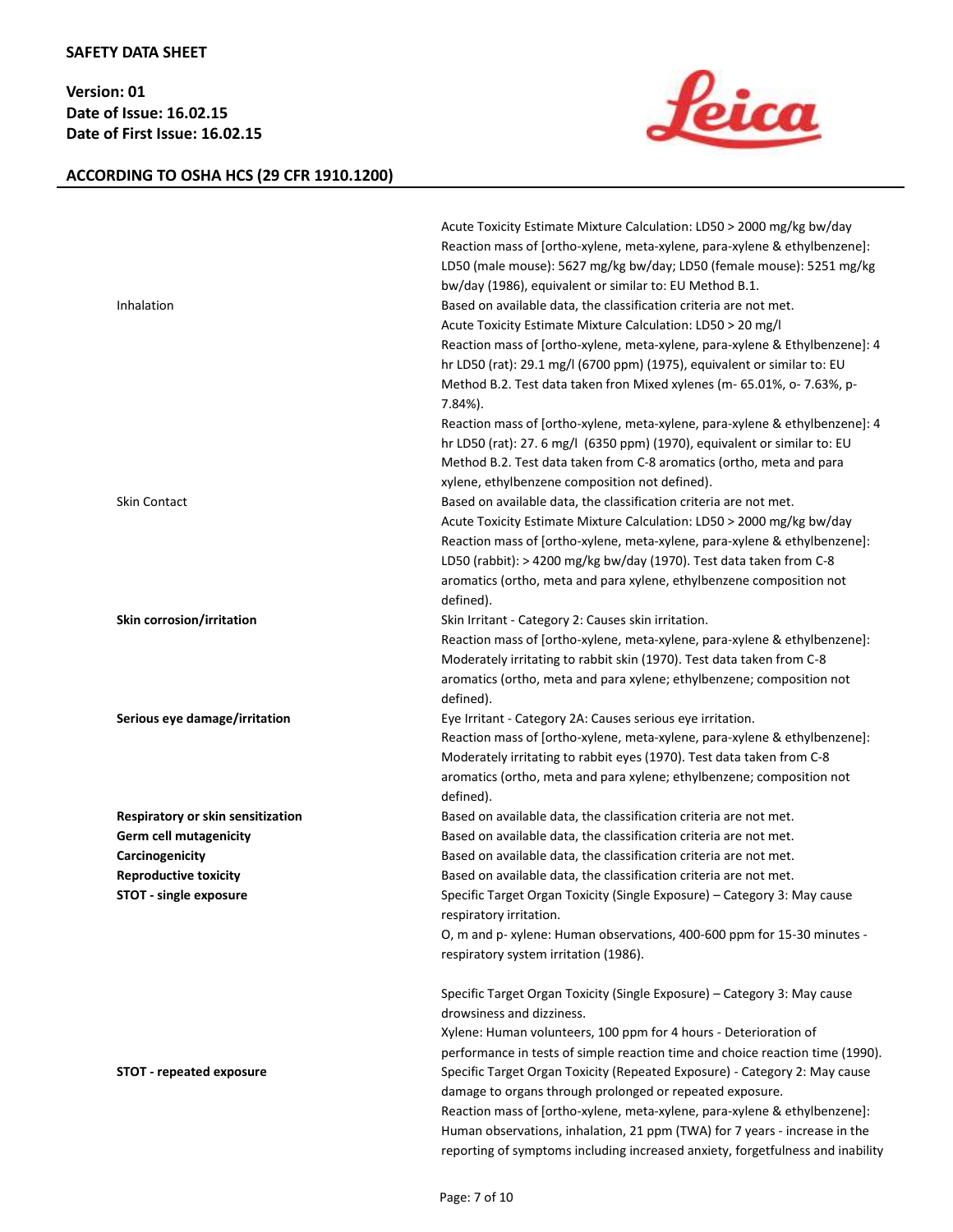# <u> feica</u>

# **ACCORDING TO OSHA HCS (29 CFR 1910.1200)**

|                                          | to concentrate (1993). Test data taken from mixed xylenes (approximately<br>50% m-xylene, 30% p-xylene, and 15% o-xylene).                                                                                                                                                                                                                                                                                                                                      |
|------------------------------------------|-----------------------------------------------------------------------------------------------------------------------------------------------------------------------------------------------------------------------------------------------------------------------------------------------------------------------------------------------------------------------------------------------------------------------------------------------------------------|
|                                          | Reaction mass of [ortho-xylene, meta-xylene, para-xylene & ethylbenzene]:<br>(rat) Inhalation (8 hrs/day, 7 days/week for 6 week, then 5 days/ week for 6<br>months) - increased relative liver weight (1990). Test data taken from xylenes<br>(10% o-xylene, 50% m-xylene, 20% p-xylene, 20% ethylbenzene).                                                                                                                                                    |
|                                          | Reaction mass of [ortho-xylene, meta-xylene, para-xylene & ethylbenzene]:<br>(rat) Oral – Increased kidney weight (1988). Equivalent or similar to<br>OECD Guideline 408. Test data taken from mixed xylenes (17.6% o-xylene,<br>62.2% m-xylene and p-xylene (co-eluted), 20% ethylbenzene.                                                                                                                                                                     |
| <b>Aspiration hazard</b>                 | Ethylbenzene: Male rat, Inhalation (6 days/week for 13 weeks) - An<br>irreversible, functional deficit in hearing: NOAEC 200 ppm (2007).<br>Based on available data, the classification criteria are not met.                                                                                                                                                                                                                                                   |
| Information on likely routes of exposure |                                                                                                                                                                                                                                                                                                                                                                                                                                                                 |
| Inhalation                               | Accidental - Unlikely                                                                                                                                                                                                                                                                                                                                                                                                                                           |
| Ingestion                                | Accidental - Unlikely                                                                                                                                                                                                                                                                                                                                                                                                                                           |
| Skin Contact                             | Yes – Possible. On prolonged contact xylene isomers and ethylbenzene can be<br>absorbed through the skin.                                                                                                                                                                                                                                                                                                                                                       |
| Eye Contact                              | Accidental - Unlikely                                                                                                                                                                                                                                                                                                                                                                                                                                           |
| <b>Potential immediate effects</b>       | Inhalation of solvent vapours may give rise to nausea, headaches and<br>dizziness. Vapour may irritate respiratory system or lungs. High<br>concentrations: May cause unconsciousness.<br>Ingestion: Adverse effects similar to inhalation will occur. May cause stomach<br>pain or vomiting. May cause pneumonia if material reaches the lungs.<br>Skin Contact: Irritating and degreasing.<br>Eye Contact: Possible redness and irritation of affected areas. |
| Delayed effects / repeated exposure      | Prolonged or frequent inhalation of vapours in high concentrations may cause<br>permanent damage to the nervous system, including the brain. May cause<br>damage to the kidneys, liver and hearing organs.                                                                                                                                                                                                                                                      |
| <b>Other information</b>                 |                                                                                                                                                                                                                                                                                                                                                                                                                                                                 |
| NTP Report on Carcinogens                | Not applicable                                                                                                                                                                                                                                                                                                                                                                                                                                                  |
| <b>IARC Monographs</b>                   | Xylene: Group 3 - Not classifiable as to its carcinogenicity to humans.<br>Ethylbenzene: Group 2B - Possibly carcinogenic to humans.                                                                                                                                                                                                                                                                                                                            |
| Regulated by OSHA as a carcinogen        | None of the components are listed.                                                                                                                                                                                                                                                                                                                                                                                                                              |

# **SECTION 12: ECOLOGICAL INFORMATION**

**Ecotoxicity Example 2018 Non-toxic to aquatic life.** Estimated LC50 (96 hour) Fish >100 mg/l Xylene: NOEC (56 days) >1.3 mg/l (fish) (1977) Ethylbenzene: NOEC (7 days) 0.96 mg/l (Ceriodaphnia dubia) (1998)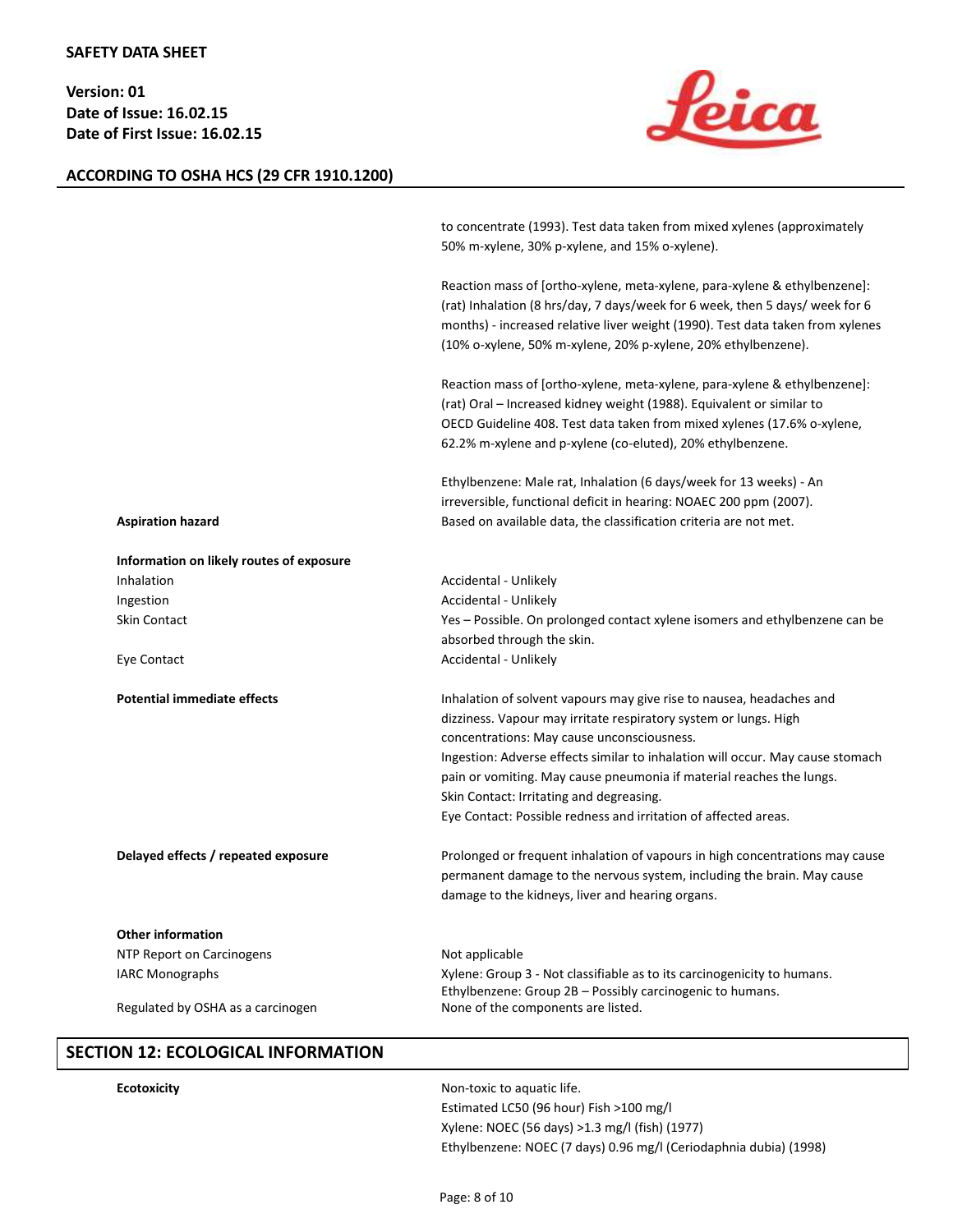

# **ACCORDING TO OSHA HCS (29 CFR 1910.1200)**

| Persistence and degradability    | Xylene isomers and ethylbenzene are biodegradable and non-persistent.            |
|----------------------------------|----------------------------------------------------------------------------------|
| <b>Bioaccumulative potential</b> | The product has low potential for bioaccumulation.                               |
| Mobility in soil                 | No data for the mixture as a whole. The product is predicted to have low         |
|                                  | mobility in soil. Insoluble in water.                                            |
| Other adverse effects            | Not classified as PBT or vPvB. None of the substances in this product fulfil the |
|                                  | criteria for being regarded as a PBT or vPvB substance.                          |

# **SECTION 13: DISPOSAL CONSIDERATIONS**

Waste treatment methods **Dispose of this material and its container as hazardous waste. Containers of** Dispose of this material and its containers as hazardous waste. Containers of this material may be hazardous when empty since they retain product residue. Do not empty into drains, dispose of this material and its container at hazardous or special waste collection point. Disposal should be in accordance with local, state or national legislation. Avoid release to the environment.

# **SECTION 14: TRANSPORT INFORMATION**

|                                            | <b>DOT</b>            | <b>IMDG</b>           | IATA/ICAO             |
|--------------------------------------------|-----------------------|-----------------------|-----------------------|
| UN number                                  | 1866                  | 1866                  | 1866                  |
| UN proper shipping name                    | <b>RESIN SOLUTION</b> | <b>RESIN SOLUTION</b> | <b>RESIN SOLUTION</b> |
| Transport hazard class(es)                 | 3                     | 3                     | 3                     |
| Packing group                              | Ш                     | Ш                     | Ш                     |
| <b>Environmental hazards</b>               | Not classified as a   | Not classified as a   | Not classified as a   |
|                                            | Marine Pollutant.     | Marine Pollutant.     | Marine Pollutant.     |
| Special precautions for user               | See Section: 2        |                       |                       |
| Transport in bulk according to Annex II of | Not applicable.       | Not applicable.       | Not applicable.       |
| MARPOL73/78 and the IBC Code               |                       |                       |                       |
| <b>Additional Information</b>              | None.                 |                       |                       |

# **SECTION 15: REGULATORY INFORMATION**

| Safety, health and environmental regulations/legislation specific for the substance or mixture |                                                        |  |
|------------------------------------------------------------------------------------------------|--------------------------------------------------------|--|
| <b>US Federal Regulations</b>                                                                  |                                                        |  |
| <b>TSCA Inventory</b>                                                                          | TSCA 8(b) Inventory status: All components are listed. |  |
| <b>TSCA Chemical Data Reporting (CDR) Rule</b>                                                 | Xylene: Subject to 25,000 lb reporting threshold       |  |
| <b>US State Regulations</b>                                                                    |                                                        |  |
| Proposition 65 (California)                                                                    | Ethylbenzene.                                          |  |

# **SECTION 16: OTHER INFORMATION**

| <b>Version</b>       | 1.0           |           |                    |
|----------------------|---------------|-----------|--------------------|
| <b>Revision Date</b> | 16th Dec 2015 |           |                    |
| Date of First Issue  | 16th Dec 2015 |           |                    |
|                      |               |           |                    |
| <b>NFPA Rating</b>   | Health: 2     | Fire: 3   | Instability: 0     |
| <b>HMIS Rating</b>   | Health: 2     | Fire: $3$ | Physical Hazard: 0 |